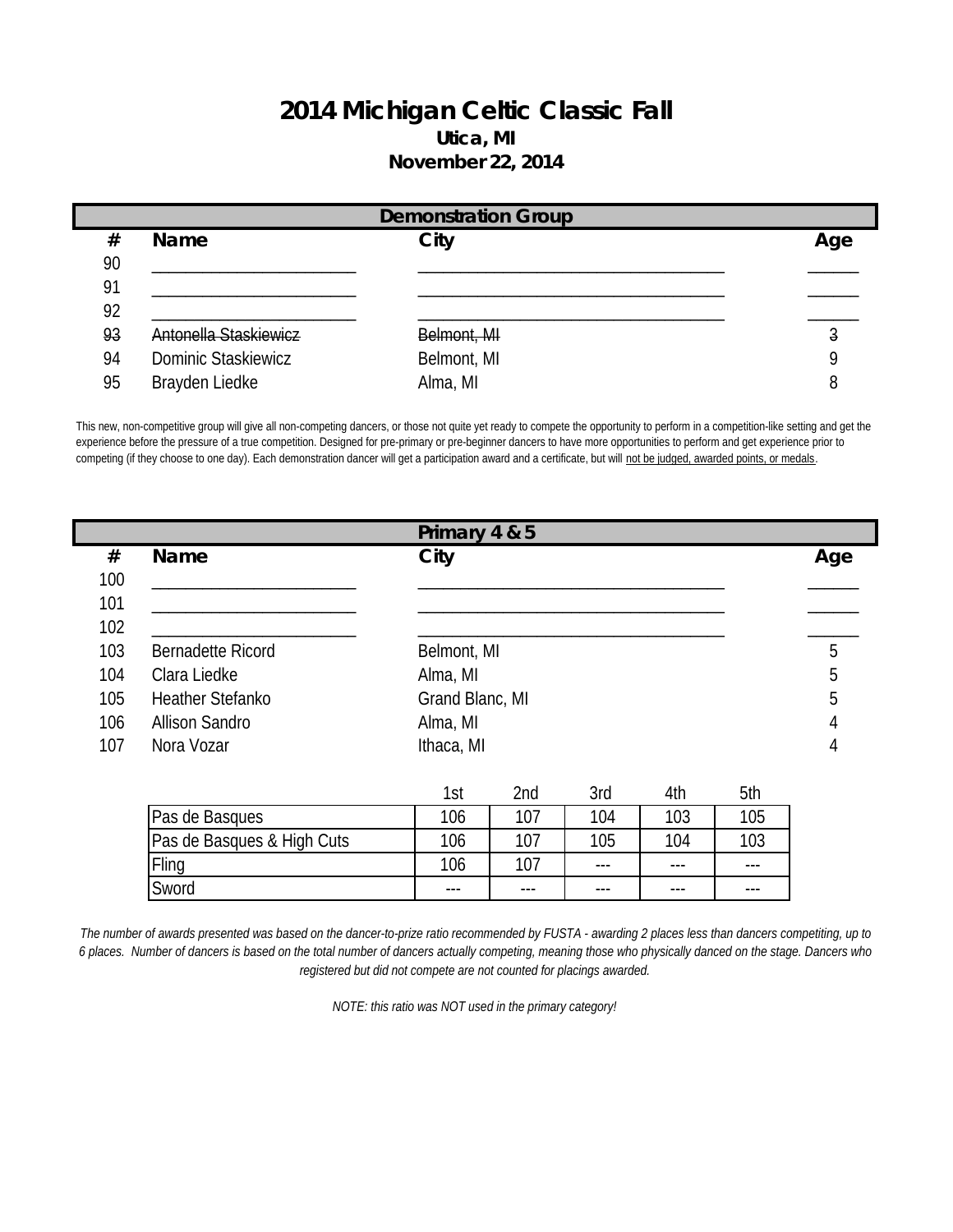|                | Primary 6                     |                      |     |  |  |  |
|----------------|-------------------------------|----------------------|-----|--|--|--|
| #              | <b>Name</b>                   | City                 | Age |  |  |  |
| 120            |                               |                      |     |  |  |  |
| 121            |                               |                      |     |  |  |  |
| 122            |                               |                      |     |  |  |  |
| 123            | Elizabeth Hawkins             | Mayfield Heights, OH | 6   |  |  |  |
| 124            | Rita Staskiewicz              | Belmont, MI          | h   |  |  |  |
| <del>125</del> | Josie Tallman                 | Bay City, MI         | 6   |  |  |  |
| 126            | Alyssa Redmann                | Milford, MI          | h   |  |  |  |
| 127            | <b>Billie MacDonald Moore</b> | Brantford, ON        | h   |  |  |  |
| 128            | MacKenna Leonard              | London, ON           | h   |  |  |  |
| 129            | Sophia Cummings               | White Lake, MI       | h   |  |  |  |
| 130            | Ivy David                     | Ferndale, MI         | h   |  |  |  |
| 131            | Eleanor Cunningham            | Kitchener, ON        | h   |  |  |  |
| 132            | Jamieson MacNeil              | Ruthven, ON          | n   |  |  |  |
| 133            | <b>Claire VanSteenkiste</b>   | Ray, MI              | n   |  |  |  |
| 134            | Hannah Waterfall              | Cambridge, ON        | h   |  |  |  |

|                            | Ist | 2nd | 3rd       | 4th       | 5th | 6th          |
|----------------------------|-----|-----|-----------|-----------|-----|--------------|
| Pas de Basques             | 128 | 129 | 130       | 133       | 132 | 121          |
| Pas de Basques & High Cuts | 133 | 128 | 129       | 127<br>ےں | 124 | 130          |
| Fling                      | 128 | 129 | 130       | 133       | 132 | 191          |
| Sword                      | 128 | 129 | 100<br>32 | 134       | 123 | 100<br>ں ں ا |

|     | <b>Beginner 8 &amp; Under</b> |                 |     |  |  |  |  |
|-----|-------------------------------|-----------------|-----|--|--|--|--|
| #   | <b>Name</b>                   | City            | Age |  |  |  |  |
| 200 |                               |                 |     |  |  |  |  |
| 201 |                               |                 |     |  |  |  |  |
| 202 | Cecilia Costello              | Troy, MI        |     |  |  |  |  |
| 203 | Denali Pomerville             | Haslett, MI     | 8   |  |  |  |  |
| 204 | Margaret Ricord               | Belmont, MI     |     |  |  |  |  |
| 205 | <b>Scarlett Arnold</b>        | Bay City, MI    |     |  |  |  |  |
| 206 | McKia Davison                 | Alma, MI        |     |  |  |  |  |
| 207 | Ava Granger                   | Orangeville, ON | 6   |  |  |  |  |
| 208 | Maeghan Schadenberg           | Woodstock, ON   | 8   |  |  |  |  |

|                | 1st | 2nd | 3rd | 4th  | 5th |
|----------------|-----|-----|-----|------|-----|
| Flora          | 207 | 208 |     | $--$ |     |
| Fling          | 207 | 206 | 205 | 202  |     |
| Sword          | 207 | 206 | 205 | 208  | 203 |
| Seann Triubhas | 207 | 205 | 206 | 208  | --- |
| <b>TROPHY</b>  | 207 |     |     |      |     |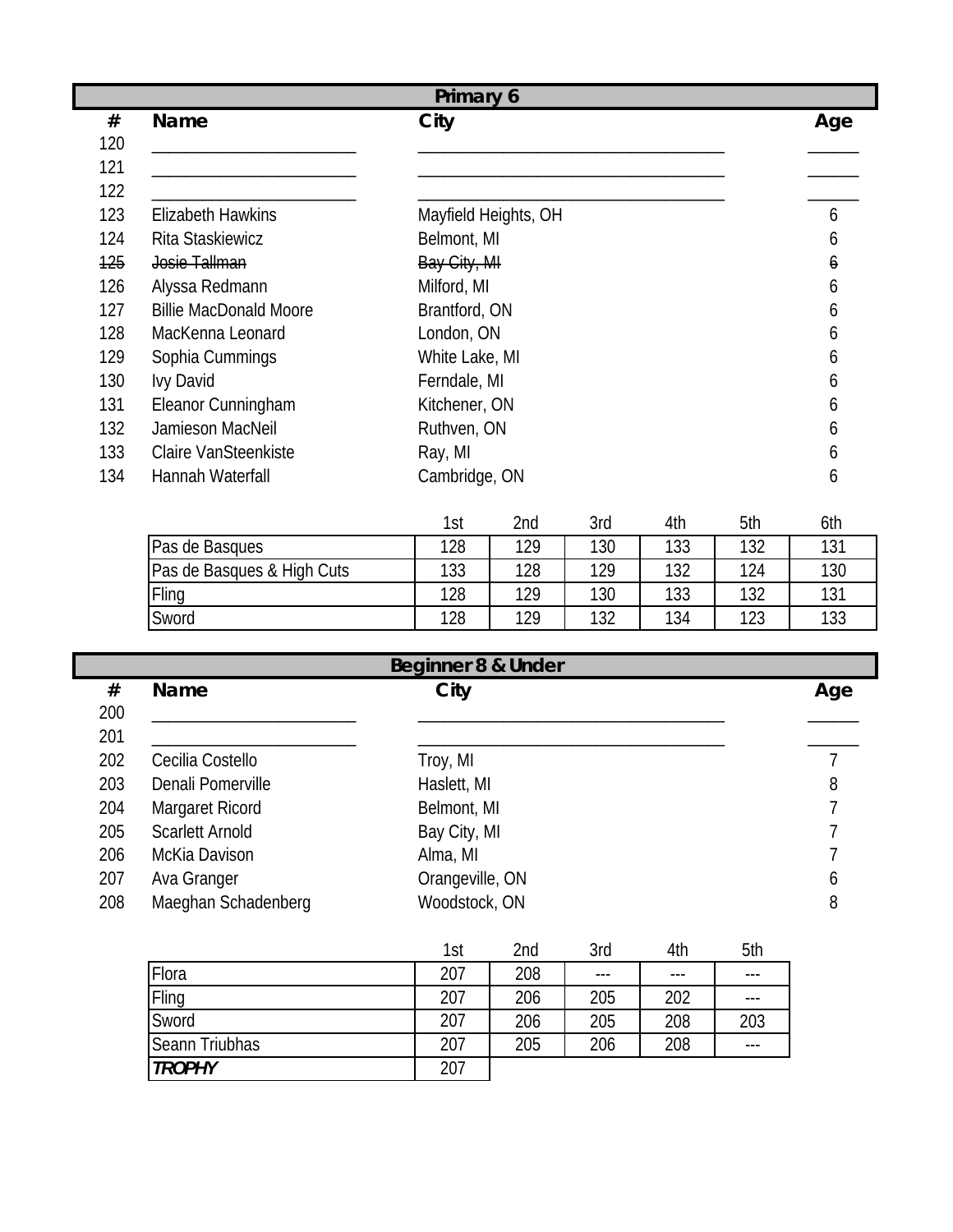|     | <b>Beginner 9 &amp; Over</b> |                      |      |  |  |  |
|-----|------------------------------|----------------------|------|--|--|--|
| #   | <b>Name</b>                  | City                 | Age  |  |  |  |
| 220 |                              |                      |      |  |  |  |
| 221 |                              |                      |      |  |  |  |
| 222 |                              |                      |      |  |  |  |
| 223 | Catherine Coopersmith        | Mayfield Heights, OH | $+1$ |  |  |  |
| 224 | Anna Catenacci               | Macomb Twp, MI       | 13   |  |  |  |
| 225 | Ava Friedman                 | Midland, MI          | 9    |  |  |  |
| 226 | Rachele Staskiewicz          | Belmont, MI          | 15   |  |  |  |
| 227 | <b>Isabelle Coopersmith</b>  | Mayfield Heights, OH | 9    |  |  |  |
| 228 | Silvia Dix                   | Birmingham, MI       | 9    |  |  |  |
| 229 | Eden Friedman                | Midland, MI          | 10   |  |  |  |
| 230 | Olivia Paige Dobson          | Burford, ON          | 14   |  |  |  |
| 231 | Seonaidh Maclachlan          | St. George, ON       | 11   |  |  |  |
|     |                              |                      |      |  |  |  |

|                | 1st | 2nd | 3rd | 4th     | 5th |
|----------------|-----|-----|-----|---------|-----|
| Flora          | 224 | 230 | --- | $- - -$ |     |
| Fling          | 231 | 224 | 228 | 230     | 226 |
| Sword          | 231 | 224 | 230 | 228     | 226 |
| Seann Triubhas | 231 | 230 | 224 | ---     |     |
| <b>TROPHY</b>  | 231 |     |     |         |     |

|     | Novice 9 & Under    |                       |     |  |  |  |  |
|-----|---------------------|-----------------------|-----|--|--|--|--|
| #   | <b>Name</b>         | City                  | Age |  |  |  |  |
| 300 |                     |                       |     |  |  |  |  |
| 301 |                     |                       |     |  |  |  |  |
| 302 |                     |                       |     |  |  |  |  |
| 303 | Cayla Barr          | Clinton Twp, MI       | 8   |  |  |  |  |
| 304 | <b>Arwen Crosby</b> | East Grand Rapids, MI | 9   |  |  |  |  |
| 305 | Ashlynn MacKinnon   | Cincinnati, OH        | 8   |  |  |  |  |
| 306 | Hannah Ricord       | Belmont, MI           | 9   |  |  |  |  |
| 307 | Ellie Pierson       | Highland, MI          |     |  |  |  |  |
| 308 | Abigail Todd        | Orangeville, ON       | 8   |  |  |  |  |
| 309 | Kaylee MacKinnon    | Cincinnati, OH        | 8   |  |  |  |  |
| 310 | Keira Teske         | St. Catherines, ON    |     |  |  |  |  |

|                | 1st     | 2nd | 3rd | 4th | 5th | 6th |
|----------------|---------|-----|-----|-----|-----|-----|
| Flora          | 307     | 305 | 310 | 303 | 309 | 308 |
| Fling          | 305     | 307 | 309 | 308 | 310 | 306 |
| Sword          | 307     | 305 | 308 | 309 | 310 | 303 |
| Seann Triubhas | 305     | 307 | 308 | 310 | 309 | 303 |
| <b>TROPHY</b>  | 307/305 |     |     |     |     |     |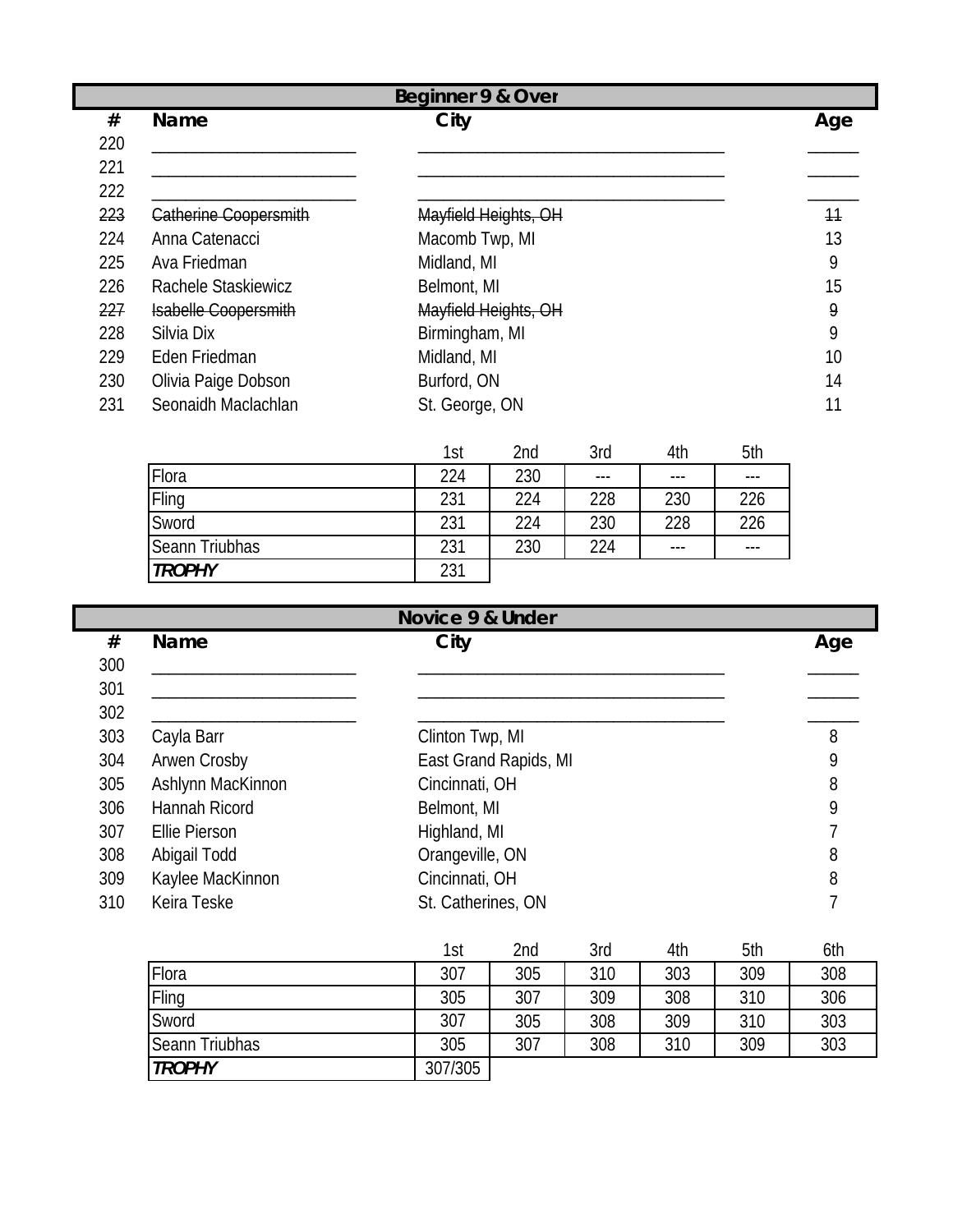|     | Novice 10 & Over      |                                        |                      |     |     |     |     |
|-----|-----------------------|----------------------------------------|----------------------|-----|-----|-----|-----|
| #   | Name                  | City                                   |                      |     |     |     | Age |
| 320 |                       |                                        |                      |     |     |     |     |
| 321 |                       |                                        |                      |     |     |     |     |
| 322 | <b>Kylinn Vanover</b> | New Haven, MI                          |                      |     |     |     | 10  |
| 323 | Laurel Coopersmith    |                                        | Mayfield Heights, OH |     |     |     | 17  |
| 324 | Mary Patterson        | Brantford, ON                          |                      |     |     |     | 14  |
| 325 | Elena Staskiewicz     | Belmont, MI                            |                      |     |     |     | 13  |
| 326 | Katie Tallman         | Bay City, MI                           |                      |     |     |     | 11  |
| 327 | Lacey MacDonald-Moore | Brantford, ON                          |                      |     |     |     | 10  |
| 328 | Emma MacDonald        | Milton, ON                             |                      |     |     |     | 13  |
| 329 | Morgan Aittama        | South Lyon, MI                         |                      |     |     |     | 12  |
| 330 | Mairwyn Hall          | London, ON                             |                      |     |     |     | 11  |
|     |                       | 1st                                    | 2nd                  | 3rd | 4th | 5th | 6th |
|     | Flora                 | 325                                    | 328                  | 329 | 330 | 327 | 326 |
|     | Fling                 | 325                                    | 329                  | 328 | 327 | 330 | 326 |
|     | Sword                 | 329<br>328<br>325<br>326<br>330<br>327 |                      |     |     |     |     |

|     | Intermediate 10 & Under |                 |     |  |  |  |  |
|-----|-------------------------|-----------------|-----|--|--|--|--|
| #   | <b>Name</b>             | City            | Age |  |  |  |  |
| 400 |                         |                 |     |  |  |  |  |
| 401 |                         |                 |     |  |  |  |  |
| 402 |                         |                 |     |  |  |  |  |
| 403 | Lizzie White            | Toronto,ON      | 10  |  |  |  |  |
| 404 | Keira Powell            | Oakville, ON    | 10  |  |  |  |  |
| 405 | Abigail McCollum        | Deerton, MI     | 9   |  |  |  |  |
| 406 | Noel Nelson             | Suttons Bay, MI | 9   |  |  |  |  |
| 407 | Miranda Stefanko        | Grand Blanc, MI | 8   |  |  |  |  |
| 408 | Sophia Maciag           | Brampton, ON    | 10  |  |  |  |  |
| 409 | <b>Kaitlyn Powell</b>   | Oakville, ON    | 9   |  |  |  |  |

Seann Triubhas 328 329 325 327 330 324

|                | 1st | 2nd | 3rd |
|----------------|-----|-----|-----|
| Hornpipe       | 403 | 408 |     |
| Fling          | 403 | 407 | 406 |
| Sword          | 406 | 407 | 408 |
| Seann Triubhas | 403 | 407 | 408 |
| <b>TROPHY</b>  | 403 |     |     |

**TROPHY**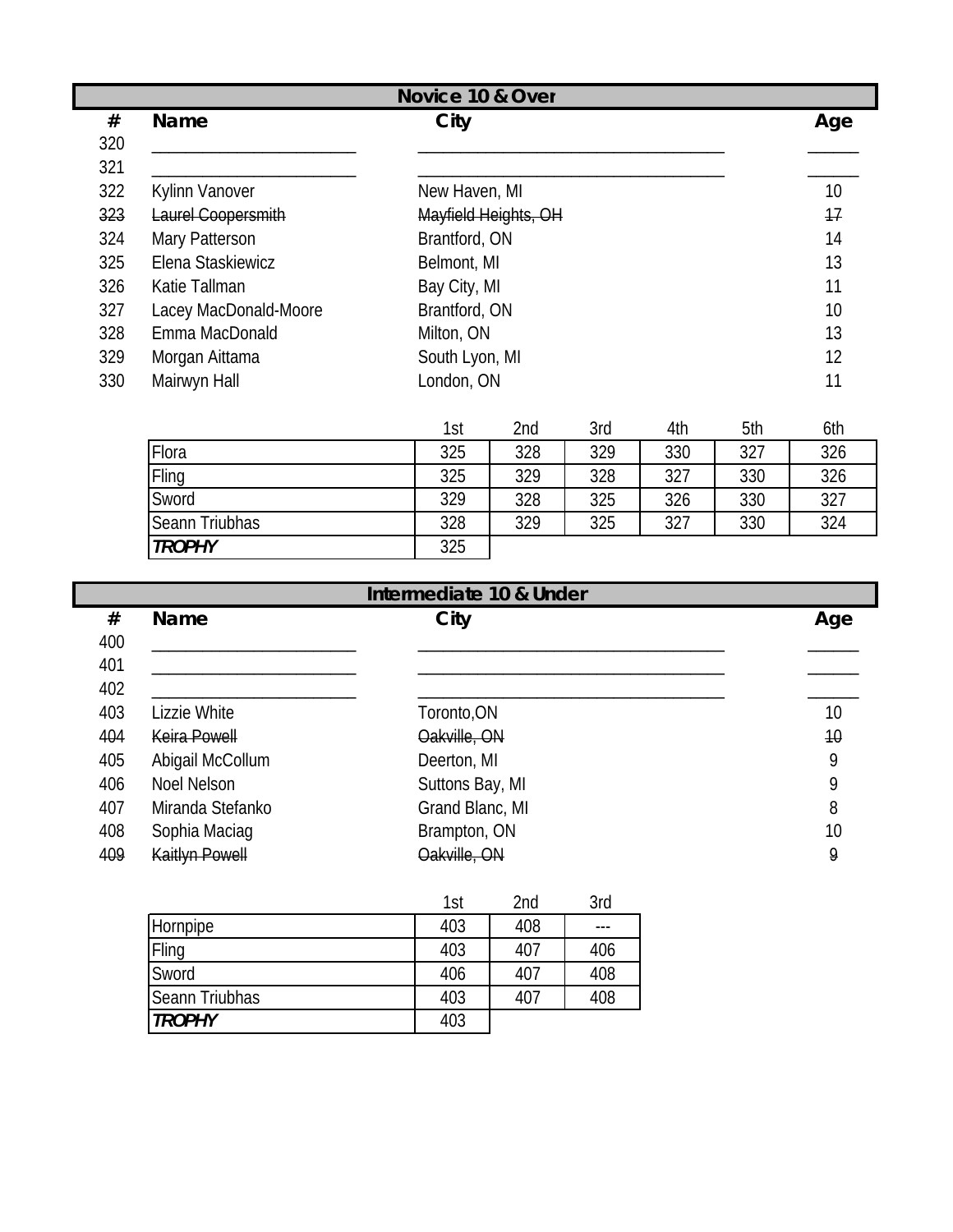| Intermediate 11 |                          |                         |     |
|-----------------|--------------------------|-------------------------|-----|
| #               | <b>Name</b>              | City                    | Age |
| 420             |                          |                         |     |
| 421             |                          |                         |     |
| 422             |                          |                         |     |
| 423             | Clara Gross              | Chesaning, MI           | 11  |
| 424             | Joshua Fuzi              | Washington Township, MI | 11  |
| 425             | <b>Heather Yanni</b>     | Sault Ste Marie, ON     | 11  |
| 426             | Ava Hill                 | Exeter, ON              | 11  |
| 427             | Madison Tersigni-Jonkman | Barrie, ON              | 11  |
| 428             | <b>August Holder</b>     | Caledon, ON             | 11  |

|                | 1st | 2nd |
|----------------|-----|-----|
| Hornpipe       | 423 |     |
| Fling          | 423 | 428 |
| Sword          | 423 | 428 |
| Seann Triubhas | 423 | 428 |
| <b>TROPHY</b>  |     |     |

|     | Intermediate 12 & Over  |                 |     |
|-----|-------------------------|-----------------|-----|
| #   | <b>Name</b>             | City            | Age |
| 440 |                         |                 |     |
| 441 |                         |                 |     |
| 442 |                         |                 |     |
| 443 | Chloe Sawyer            | Fergus, ON      | 14  |
| 444 | Katelyn Steih           | Midland, MI     | 13  |
| 445 | Claudia Rocord          | Belmont, MI     | 14  |
| 446 | Sarah Hillock           | Collingwood, ON | 18  |
| 447 | Jillian Drzinski        | Grosse Ile, MI  | 15  |
| 448 | Natalie Ricord          | Belmont, MI     | 12  |
| 449 | <b>Chantal Truscott</b> | Markham, ON     | 12  |

|                       | 1st     | 2nd | 3rd | 4th |
|-----------------------|---------|-----|-----|-----|
| Hornpipe              | 449     | 447 | 445 | 446 |
| Fling                 | 445     | 449 | 447 | 446 |
| Sword                 | 445     | 447 | 449 | 446 |
| <b>Seann Triubhas</b> | 447     | 449 | 446 | 444 |
| <b>TROPHY</b>         | 449/447 |     |     |     |

| <b>Most Promising Intermediate</b> | #409 Noel Nelson, Suttons Bay, MI |
|------------------------------------|-----------------------------------|
|                                    |                                   |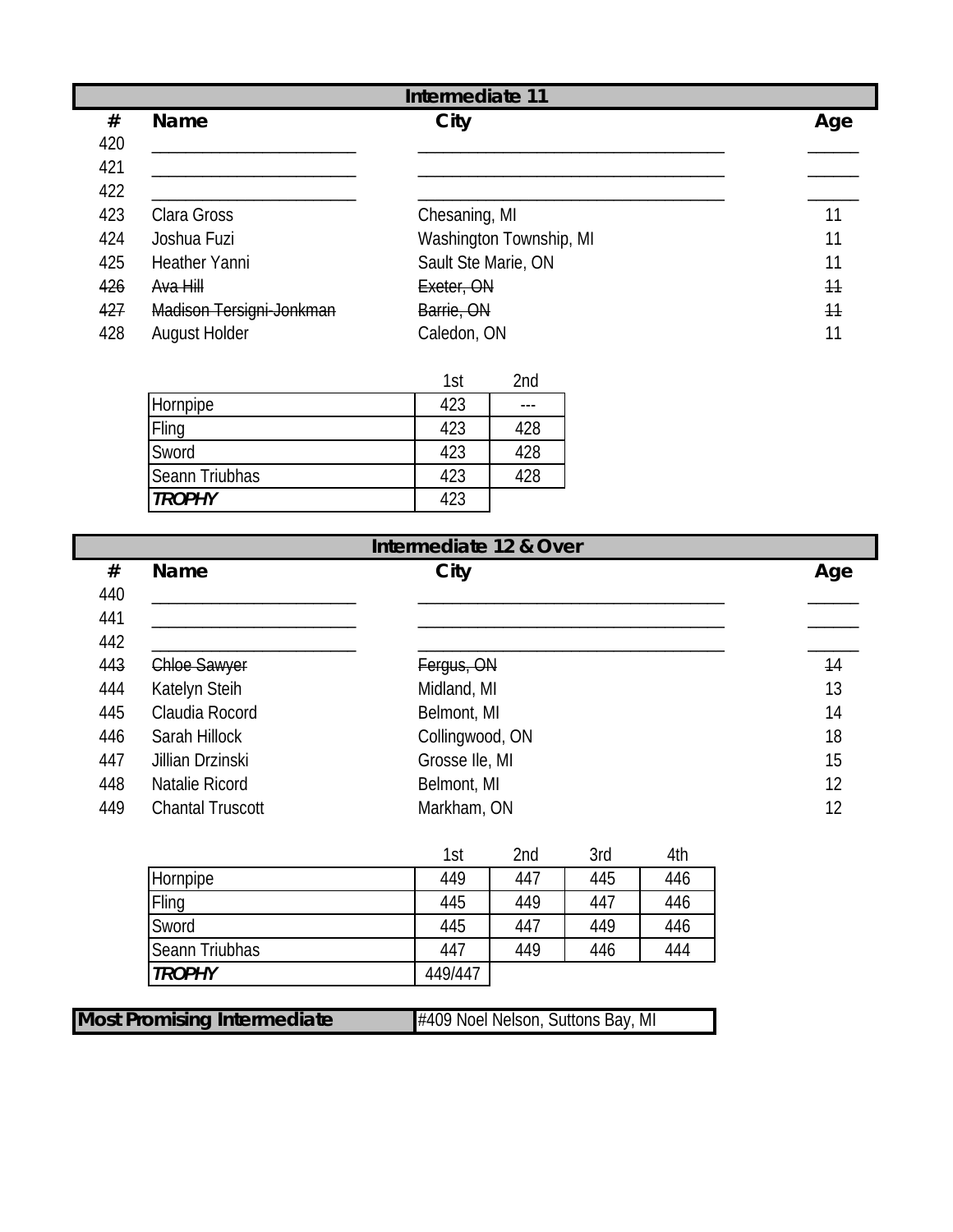| #<br>510   | <b>Name</b>                    | Dance Name                                                     | Age                   |
|------------|--------------------------------|----------------------------------------------------------------|-----------------------|
| 511<br>512 |                                |                                                                |                       |
| 513        | <b>Madeline Freeman-Coutts</b> | Dance of the Nile                                              | 14                    |
| 514        | Evan Thacker                   | GoGo Lassie                                                    | 13                    |
| 515        | Brenna Kilby                   | Don't Stop Believing!                                          | 12                    |
| 516        | <b>Lauren Prescott</b>         | Gingham A Step                                                 | 11                    |
| 517        | <b>Emily Gibbons</b>           | Quick Sassie                                                   | 14                    |
| 518        | <b>Kirsten Sutter</b>          | Dallightful Day                                                | 13                    |
| 519        | Lennon Harrison                | Let Me Entertain You                                           | 13                    |
| 520        | Kearra DeJack                  |                                                                | $+3$                  |
|            |                                | <b>Ond</b><br><b>Jry</b><br>A <sub>th</sub><br>1 <sub>ct</sub> | <b>F<sub>th</sub></b> |

|                                           | ⌒<br>. اد    | 2nd | 2r<br>UIU | .<br>+uı             | Ull |
|-------------------------------------------|--------------|-----|-----------|----------------------|-----|
| Choreo<br>araphy<br><i>remier</i><br>50I0 | F A<br>ັບ ເປ |     | F40<br>ັ  | . -<br>-<br>ט ו<br>ັ | 510 |
|                                           |              |     |           |                      |     |

| #   | <b>Name</b>          | <b>Dance Name</b>              | Age |
|-----|----------------------|--------------------------------|-----|
| 530 |                      |                                |     |
| 531 |                      |                                |     |
| 532 |                      |                                |     |
| 533 | Alyssa Woods         | eather and Lace                | 16  |
| 534 | Jessica Bolton       | Insomnia                       | 17  |
| 535 | Simone Charlton      | Southpark House by Anna Murray | 15  |
| 536 | <b>Claire Linner</b> | Celtic Pride                   | 17  |
| 537 | Arianna Franchetto   | Don't Stop Believing           | 15  |
| 538 | Carah Brown          | Lavender Mist                  | 17  |
| 539 | <b>Allison Smith</b> | Fanfare                        | 15  |

| Premier Solo Choreography | ,,, |  |
|---------------------------|-----|--|
|                           |     |  |

|                         | Pre-Premier Solo Choreography |                            |
|-------------------------|-------------------------------|----------------------------|
| <b>Name</b>             | Dance Name                    | Age                        |
|                         |                               |                            |
|                         |                               |                            |
|                         |                               |                            |
| Sarah Hillock           |                               | 18                         |
| <b>Chantal Truscott</b> |                               | 12                         |
|                         |                               | <b>Everybody Dance Now</b> |

| Pre-Premier Solo Choreography |  |
|-------------------------------|--|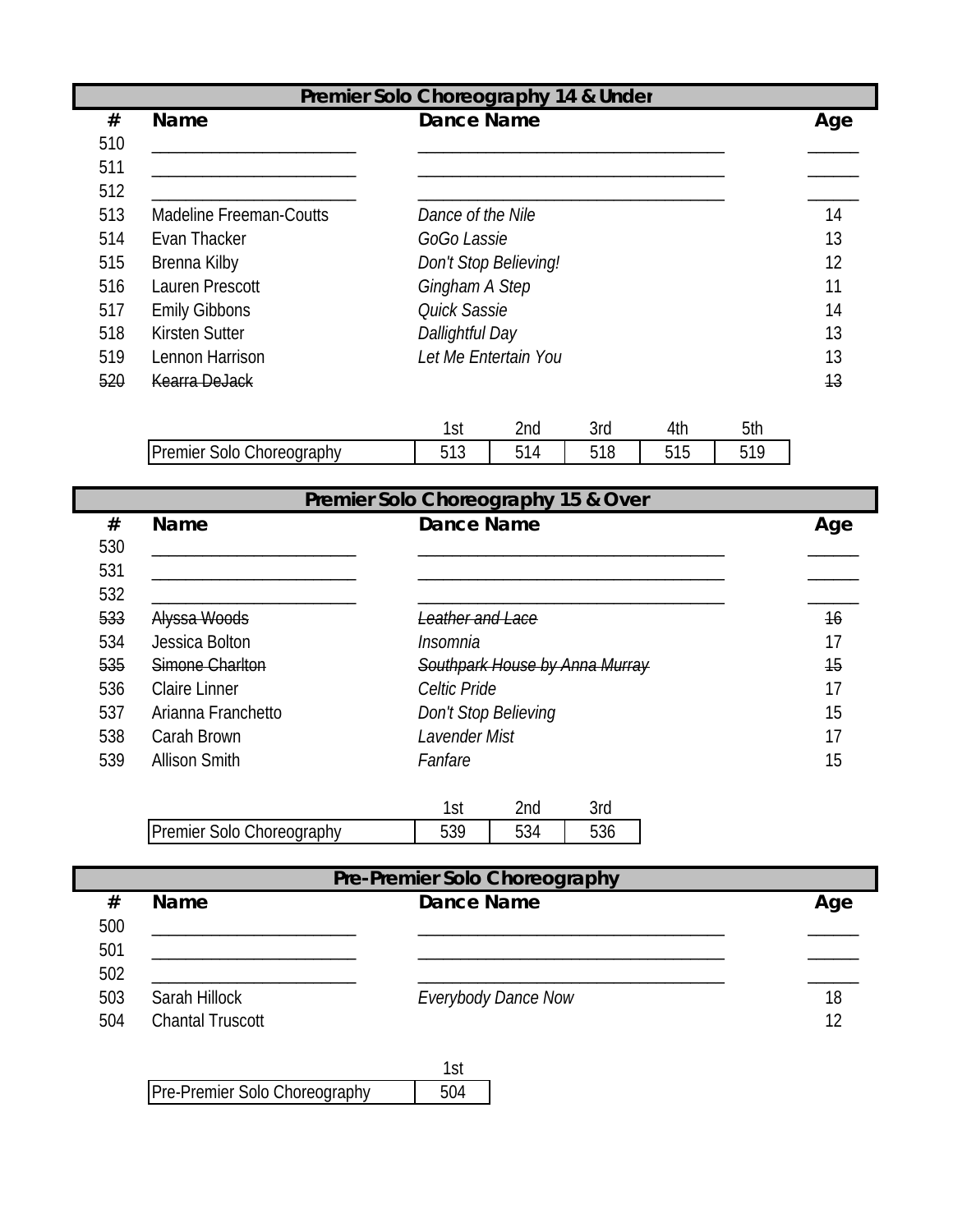## **Duet/Group Choreography**

| #   | <b>Names</b>                                                      | Dance Name           |
|-----|-------------------------------------------------------------------|----------------------|
| 550 |                                                                   |                      |
| 551 |                                                                   |                      |
| 552 |                                                                   |                      |
| 553 | Orianna Armelin & August Holder                                   | Wake Me Up           |
| 554 | Rosalyn Agapito, Jessica Craig, Kristen Falkowski, & Maria Taylor | Don't Stop Believing |
| 555 | Kirsten Sutter, Emily Gibbons, Carah Brown, & Claire Linner       | Let's Reel           |

|                         | 1с. | nd' |
|-------------------------|-----|-----|
| Duet/Group Choreography |     |     |

*TROPHY* 605 607

| Premier 11 & Under |                        |                                 |                   |     |     |     |     |
|--------------------|------------------------|---------------------------------|-------------------|-----|-----|-----|-----|
| #                  | <b>Name</b>            | City                            |                   |     |     |     |     |
| 600                |                        |                                 |                   |     |     |     |     |
| 601                |                        |                                 |                   |     |     |     |     |
| 602                |                        |                                 |                   |     |     |     |     |
| 603                | Naila Mohamed          | Burlington, ON                  |                   |     |     |     | 9   |
| 604                | Orianna Armelin        |                                 | New Tecumseth, ON |     |     |     | 11  |
| 605                | Cole Leslie            | Barrie, ON                      |                   |     |     |     | 11  |
| 606                | <b>April Samuels</b>   | Kitchener, ON                   |                   |     |     |     | 9   |
| 607                | Ava Gilchrist          | Midhurst, ON                    |                   |     |     |     | 10  |
| 608                | Rosalyn Agapito        | Windsor, ON                     |                   |     |     |     | 10  |
| 609                | Lauren Prescott        | Owen Sound, ON                  |                   |     |     |     | 11  |
| 610                | Emilia Gruenhagen      | Westland, MI                    |                   |     |     |     | 11  |
| 611                | Breagh MacKinnon       | Cincinnati, OH                  |                   |     |     |     | 10  |
| 612                | <b>Eleanor Truckel</b> | Novi, MI                        |                   |     |     |     | 10  |
|                    |                        |                                 |                   |     |     |     |     |
|                    |                        | 1st                             | 2nd               | 3rd | 4th | 5th | 6th |
|                    | Village Maid           | 611                             | 607               | 605 | 606 | 610 | 612 |
|                    | Lilt                   | 605<br>607<br>611<br>612<br>606 |                   |     |     |     | 603 |
|                    | Fling                  | 605                             | 610               |     |     |     |     |

Barracks 605 607 611 612 603 604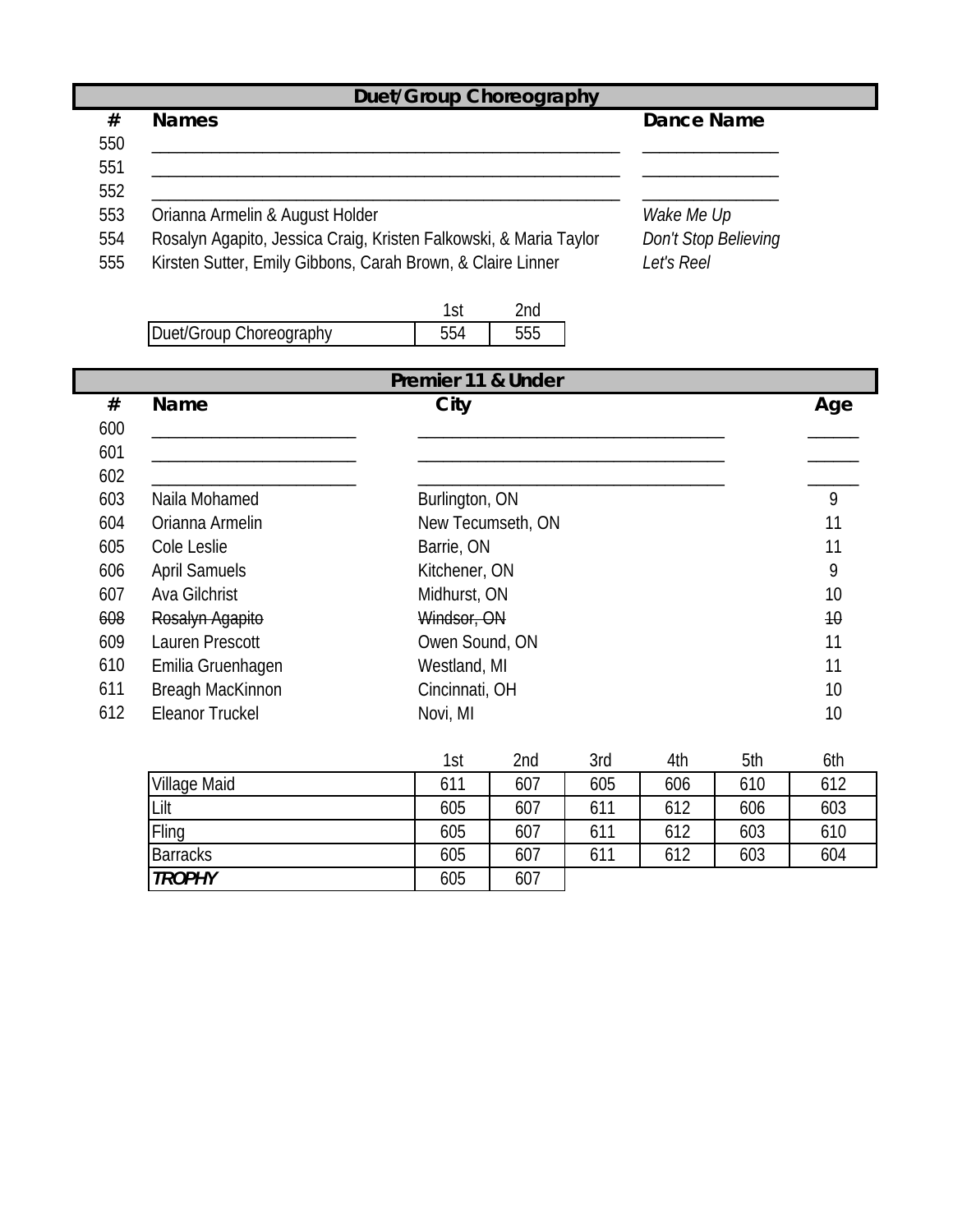|     |                                   | Premier 13 & Under |             |     |     |     |     |
|-----|-----------------------------------|--------------------|-------------|-----|-----|-----|-----|
| #   | <b>Name</b>                       | City               |             |     |     |     | Age |
| 620 |                                   |                    |             |     |     |     |     |
| 621 |                                   |                    |             |     |     |     |     |
| 622 |                                   |                    |             |     |     |     |     |
| 623 | Sarah White                       |                    | Toronto, ON |     |     |     |     |
| 624 | McKenna Lindsay                   | Chesterfield, MI   |             |     |     |     | 12  |
| 625 | Abby Spitzig                      | Owen Sound, ON     |             |     |     |     | 12  |
| 626 | Evan Thacker                      | Burlington, ON     |             |     |     |     | 13  |
| 627 | <b>Theresa McKelvey</b>           | Ann Arbor, MI      |             |     |     |     | 13  |
| 628 | Brenna Kilby                      | Clio, MI           |             |     |     |     | 12  |
| 629 | <b>Cameron Goldie</b>             | Grand Blanc, MI    |             |     |     |     | 13  |
| 630 | Makenzie Waltenburgh              | Owen Sound, ON     |             |     |     |     | 13  |
| 631 | Jordan Green                      | LaSalle, ON        |             |     |     |     | 12  |
| 632 | <b>Kirsten Sutter</b>             | Chatsworth, ON     |             |     |     |     | 13  |
| 633 | Christina Bozzelli                | Milton, ON         |             |     |     |     | 12  |
| 634 | Samantha Barrow                   | Milton, ON         |             |     |     |     | 12  |
| 635 | Zoe Dawson                        | Farmington, MI     |             |     |     |     | 12  |
| 636 | Lennon Harrison                   | Milton, ON         |             |     |     |     | 13  |
| 637 | Kearra DeJack                     | Brighton, MI       |             |     |     |     | 13  |
| 638 | Peyton Seto                       | Scarborough, ON    |             |     |     |     | 12  |
|     |                                   |                    |             |     |     |     |     |
|     |                                   | 1st                | 2nd         | 3rd | 4th | 5th | 6th |
|     | Village Maid                      | 630                | 634         | 638 | 626 | 637 | 628 |
|     | Lilt                              | 630                | 638         | 634 | 624 | 637 | 633 |
|     | Fling<br>630<br>628<br>624<br>638 |                    |             |     |     | 634 | 637 |

Barracks 630 624 628 638 637 634

*TROPHY* 630 638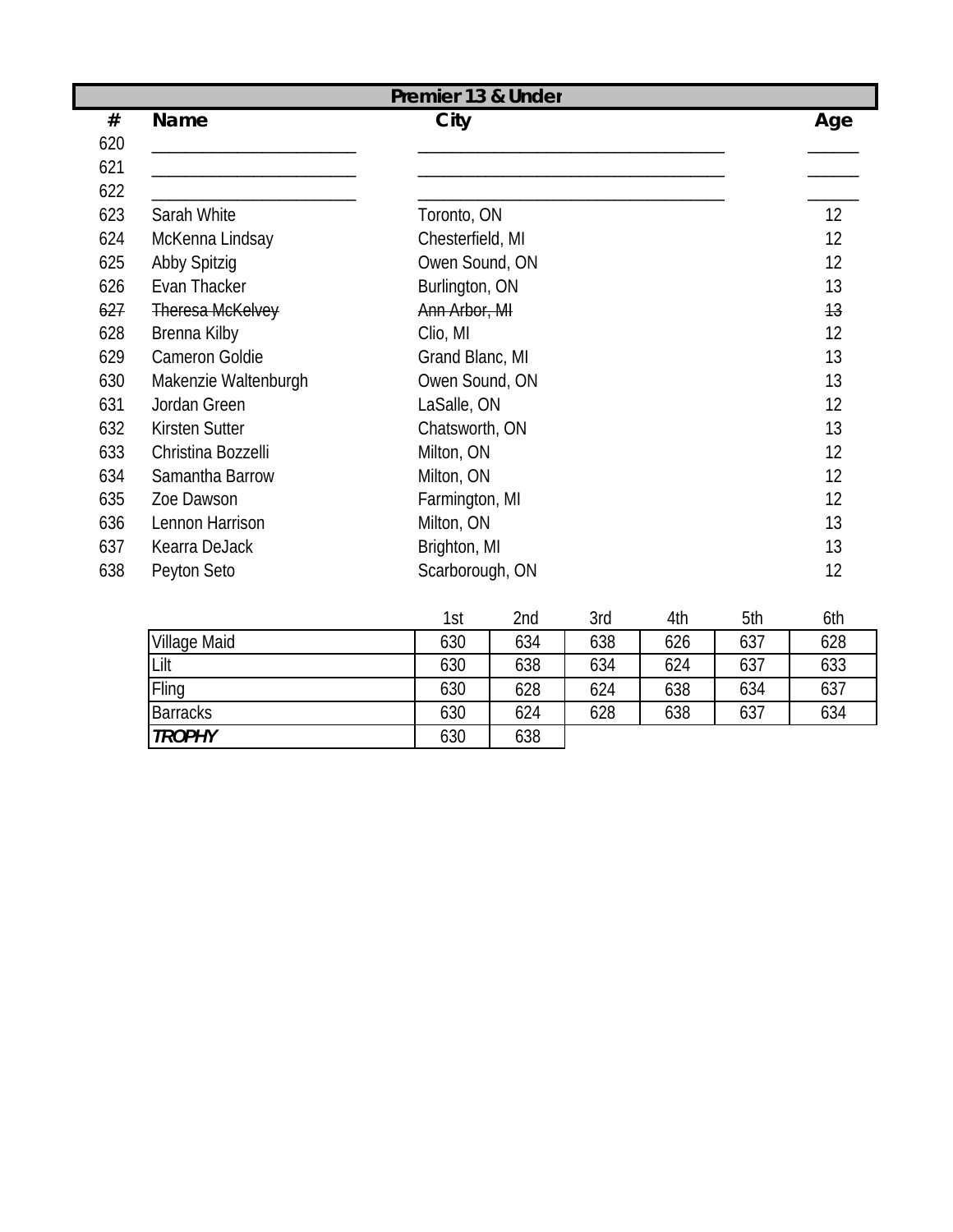|     | Premier 16 & Under             |                    |                |  |  |  |
|-----|--------------------------------|--------------------|----------------|--|--|--|
| #   | Name                           | City               | Age            |  |  |  |
| 640 |                                |                    |                |  |  |  |
| 641 |                                |                    |                |  |  |  |
| 642 | Rachel Smiglewski              | Center Line, MI    | 14             |  |  |  |
| 643 | Alyssa Woods                   | Fergus, ON         | 16             |  |  |  |
| 644 | Nicole Chatten                 | Ancaster, ON       | 16             |  |  |  |
| 645 | <b>Addison Fox</b>             | Westland, MI       | 15             |  |  |  |
| 646 | <b>Madeline Freeman-Coutts</b> | St. Catherines, ON | 14             |  |  |  |
| 647 | Simone Charlton                | London, ON         | 15             |  |  |  |
| 648 | Cassidy Ferguson               | Ancaster, ON       | 14             |  |  |  |
| 649 | <b>Emily Gibbons</b>           | Allenford, ON      | 14             |  |  |  |
| 650 | Arianna Franchetto             | London, ON         | 15             |  |  |  |
| 651 | Jessica Anderson               | Ithaca, MI         | 15             |  |  |  |
| 652 | Alyssa Barrow                  | Milton, ON         | 16             |  |  |  |
| 653 | <b>Allison Smith</b>           | LaSalle, ON        | 15             |  |  |  |
| 654 | Jerusha Taylor                 | Farmington, MI     | 14             |  |  |  |
| 655 | Elyse Jerome                   | Lake Orion, MI     | 16             |  |  |  |
| 656 | Erik Morin                     | South Lyon, MI     | $\frac{14}{5}$ |  |  |  |

|                     | 1st | 2nd | 3rd | 4th | 5th | 6th |
|---------------------|-----|-----|-----|-----|-----|-----|
| <b>Village Maid</b> | 644 | 648 | 652 | 646 | 649 | 650 |
| Lilt                | 644 | 648 | 652 | 642 | 646 | 649 |
| Fling               | 644 | 652 | 648 | 646 | 642 | 651 |
| <b>Barracks</b>     | 648 | 652 | 644 | 646 | 653 | 649 |
| <b>TROPHY</b>       | 644 | 648 |     |     |     |     |